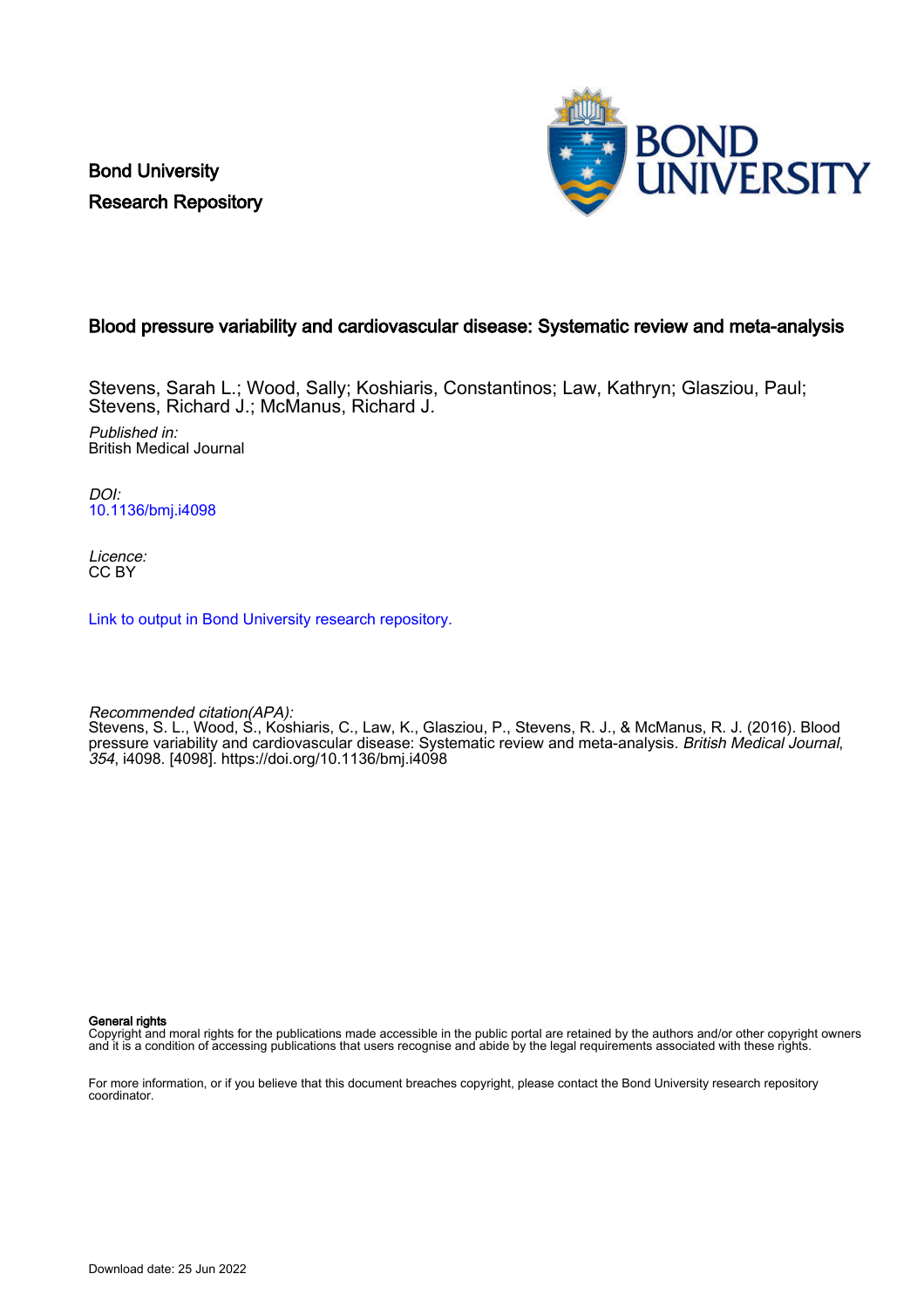



1Nuffield Department of Primary Care Health Sciences, University of Oxford, Radcliffe Observatory Quarter, Oxford OX2 6GG, UK

2Faculty of Health Sciences and Medicine, Bond University, Queensland, Australia

Correspondence to: R J Stevens richard.stevens@phc.ox.ac.uk Additional material is published online only. To view please visit the journal online.

Cite this as: *BMJ* 2016;354:i4098 http://dx.doi.org/10.1136/bmj.i4098

Accepted: 02 July 2016

# Blood pressure variability and cardiovascular disease: systematic review and meta-analysis

Sarah L Stevens,<sup>1</sup> Sally Wood,<sup>1</sup> Constantinos Koshiaris,<sup>1</sup> Kathryn Law,<sup>1</sup> Paul Glasziou,<sup>2</sup> Richard J Stevens,<sup>1</sup> Richard J McManus<sup>1</sup>

# **ABSTRACT**

# **OBJECTIVE**

To systematically review studies quantifying the associations of long term (clinic), mid-term (home), and short term (ambulatory) variability in blood pressure, independent of mean blood pressure, with cardiovascular disease events and mortality.

# DATA SOURCES

Medline, Embase, Cinahl, and Web of Science, searched to 15 February 2016 for full text articles in English.

#### Eligibility criteria for study selection

Prospective cohort studies or clinical trials in adults, except those in patients receiving haemodialysis, where the condition may directly impact blood pressure variability. Standardised hazard ratios were extracted and, if there was little risk of confounding, combined using random effects meta-analysis in main analyses. Outcomes included all cause and cardiovascular disease mortality and cardiovascular disease events. Measures of variability included standard deviation, coefficient of variation, variation independent of mean, and average real variability, but not night dipping or day-night variation.

#### **RESULTS**

41 papers representing 19 observational cohort studies and 17 clinical trial cohorts, comprising 46 separate analyses were identified. Long term variability in blood pressure was studied in 24 papers, mid-term in four, and short-term in 15 (two studied both long term and short term variability). Results from 23 analyses were excluded from main analyses owing to high risks of confounding. Increased long term variability in systolic blood pressure was associated with risk of all cause

# **What is already known on this topic**

It is well established that patients with high blood pressure are at higher risk of future cardiovascular disease

Some studies have also suggested that patients with higher variability in blood pressure over time are at higher risk compared with patients with the same mean blood pressure level

It is not clear whether this risk depends on the method of measurement of variability, and few have correctly accounted for mean blood pressure or changes in treatment

# **What this study adds**

Methodological errors are present in approximately half of prospective studies of blood pressure variability, but the association of long term (clinic) variability in blood pressure with future cardiovascular disease is found even in studies that avoid errors Mid-term and short term variability in blood pressure measured at home or by ambulatory monitoring, respectively, has been little studied comparatively, but shows similar associations with outcomes

mortality (hazard ratio 1.15, 95% confidence interval 1.09 to 1.22), cardiovascular disease mortality (1.18, 1.09 to 1.28), cardiovascular disease events (1.18, 1.07 to 1.30), coronary heart disease (1.10, 1.04 to 1.16), and stroke (1.15, 1.04 to 1.27). Increased mid-term and short term variability in daytime systolic blood pressure were also associated with all cause mortality (1.15, 1.06 to 1.26 and 1.10, 1.04 to 1.16, respectively).

# **CONCLUSIONS**

Long term variability in blood pressure is associated with cardiovascular and mortality outcomes, over and above the effect of mean blood pressure. Associations are similar in magnitude to those of cholesterol measures with cardiovascular disease. Limited data for mid-term and short term variability showed similar associations. Future work should focus on the clinical implications of assessment of variability in blood pressure and avoid the common confounding pitfalls observed to date.

Systematic review registration PROSPERO CRD42014015695.

# **Introduction**

Blood pressure is a leading risk factor for cardiovascular disease.<sup>12</sup> Most studies have used mean blood pressure as the indicator of risk, measured in clinic or "out of office" settings.3-5 However, blood pressure shows noticeable oscillations over the short and long term.6 Historically, variability in blood pressure has been viewed as inhibiting accurate measurement of mean blood pressure and as a phenomenon to be overcome by improved monitoring.7 For at least two decades, this variability has also been recognised as a potential risk factor in its own right. $89$  In 2010 an analysis of three cohort studies and two randomised trials found that long term variability in blood pressure was a predictor of stroke and coronary events in high risk patients.10

However, understanding this variability has been hampered by statistical and clinical methodological problems. Some analyses of variability have not adjusted for mean blood pressure, potentially confounding high variability with high mean blood pressure, $11$  or have adjusted for a mean that is not fully consistent with the variability measure.12 Others, in using 24 hour mean to adjust for daytime variability, might have turned high daytime variability into a surrogate marker for nocturnal or 24 hour blood pressure.13 Further studies have defined variability on the basis of measurements taken during follow-up, but analysed it as a baseline risk factor, $14-16$  potentially introducing problems of informative censoring or immortal time bias.17 Informative censoring occurs when reasons for loss to follow-up are confounded with the exposure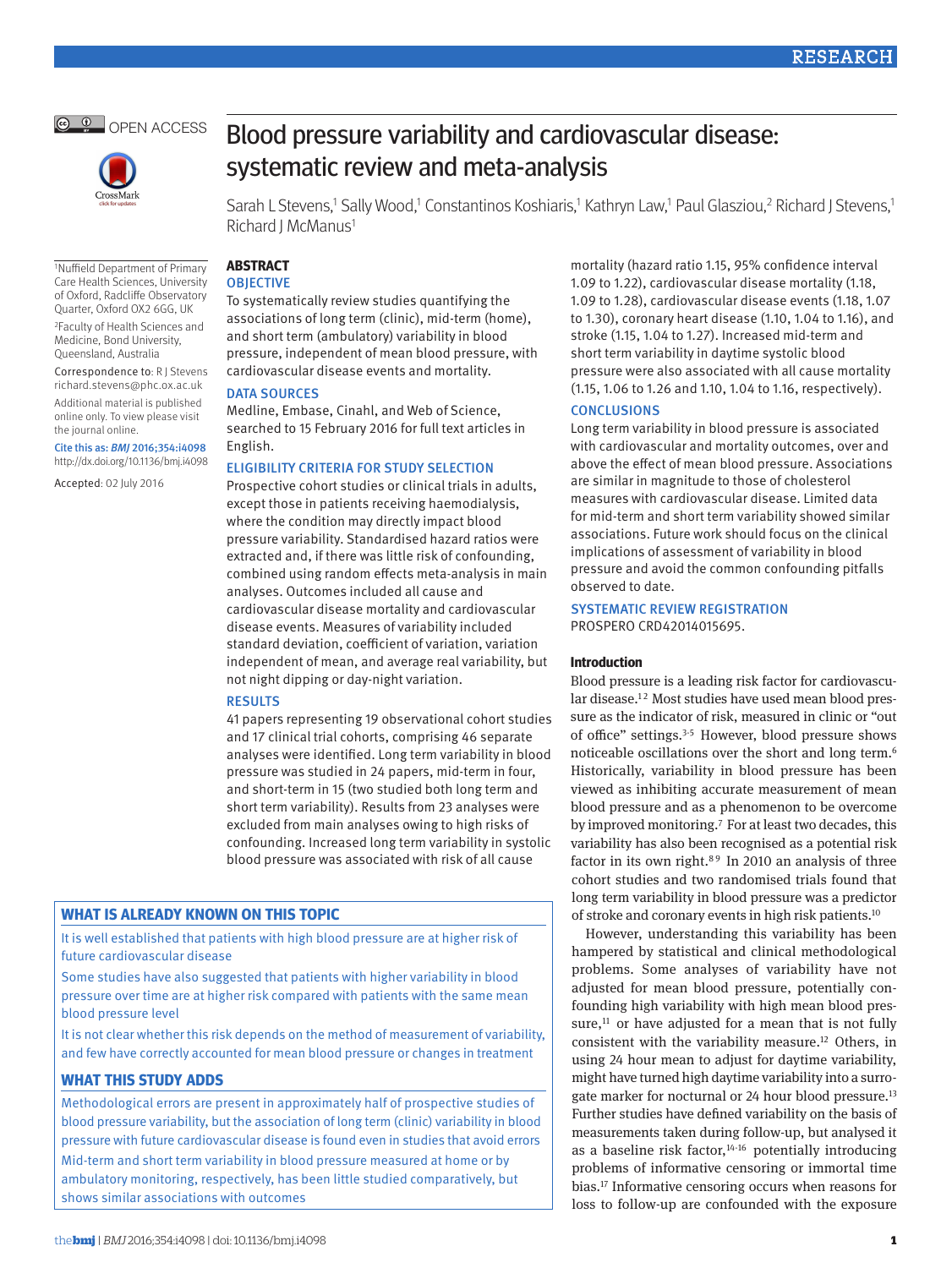(eg, if individuals with extreme or erratic blood pressures are withdrawn from studies because of concerns about safety). Immortal time bias can occur if individuals are required to have a certain number of blood pressure measurements in order to be included in analysis for mortality outcomes. The time up until the qualifying measurement becomes "immortal time," because, by definition, death could not occur earlier.

Other studies failed to use consistent blood pressure monitoring equipment over time, to define a consistent measurement protocol, or to account for change in drugs, leaving doubt as to the source of any observed variability.14 <sup>18</sup> 19 Measurement at different times of the day<sup>20</sup> or year,<sup>21</sup> in different arms,<sup>22</sup> or using inconsistent cuff sizes<sup>23</sup> can affect accurate measurement, thereby inducing variability. We reviewed prospective studies in adults that quantified the associations of blood pressure variability with cardiovascular events and mortality, independent of mean blood pressure. Our main analysis focused on studies meeting prespecified methodological criteria, so that any apparent effect of variability was likely to be a true independent effect.

#### **Methods**

#### Study selection

We searched Medline, Embase, Cinahl, and Web of Science to 15 February 2016 for full text articles in English describing trials and prospective cohort studies in adults that assessed the association of periods of variability in blood pressure with cardiovascular outcomes (see supplementary table e1). Long term variability was measured through clinic blood pressure monitoring, mid-term through home monitoring, and short term through ambulatory monitoring. Studies included in recent systematic reviews<sup>24-27</sup> were also screened. Two reviewers (SW/SS and KL/KC) scrutinised the titles and abstracts, with adjudication by a third reviewer (RM).

# Inclusion and exclusion criteria

Studies had to consider at least one of the following outcomes: all cause mortality, cardiovascular events (including stroke, myocardial infarction, coronary heart disease, and heart failure), or cardiovascular mortality (including sudden death). We excluded studies only assessing intermediate outcomes (eg, arterial intima media thickness) or concerning nocturnal dipping or day-night variation, as these have been considered previously.<sup>28</sup>

Studies in disease specific populations (eg, people with diabetes) were included, except those in patients receiving haemodialysis where changes in blood pressure (intradialysis hypotension and hypertension<sup>2930</sup>) are common and have been shown to be associated with hospital admission and mortality.<sup>31 32</sup>

Included studies had at least 2500 person years of follow-up. Blood pressure variability was assessed in the long term (in clinics), mid-term (at home), or short term (through ambulatory monitoring). Studies of clinic monitoring had to measure visit-to-visit variability over at least five clinic visits. Studies of home monitoring had to consider day-by-day variability over at least 12 measurements on at least three days.<sup>33</sup> Studies for ambulatory monitoring had to assess variability up to 24 hours, with at least 14 daytime readings.<sup>33</sup>

#### Data extraction

Using prespecified forms, two reviewers (SS/SW and KL/RM) independently extracted data on study and patient characteristics and two (SS and KC/RS) on statistical results (see supplementary table e2). Hazard ratios were extracted for every variability measure and outcome. The hazard ratio from the analysis with the greatest adjustment for confounders but containing only a single variability measure was extracted. Where required data were not available, we emailed the study authors.

# Data analysis and statistical methods

Hazard ratios were converted to standardised hazard ratios, using a general method for regression models (see supplementary table e3).34 Briefly, a standardised log-hazard ratio was calculated as the log-hazard ratio for each unit of standardised blood pressure variability (blood pressure variability divided by its sample standard deviation). These were pooled using a random effects meta-analysis, stratified by outcome. Separate analyses were performed for each period of variability (long term, mid-term, or short term). Heterogeneity was assessed using the  $\chi^2$  test and I<sup>2</sup> statistic.

Where studies used multiple measures of variability, we included hazard ratios in analysis according to the following hierarchy (preferred to least preferred): standard deviation, coefficient of variation, variation independent of mean, average real variability, standardised residual, root successive variance, and other. Where hazard ratios were calculated using data from the same primary study but reported in different papers, we included the most recently published hazard ratio. We combined the hazard ratios for study subgroups before inclusion.

Two reviewers (SS and RS) independently assessed the risk of bias using the QUIPS tool, $35$  with adjudication by a third reviewer (RM). We also extracted information about other potential confounders, specific to studies of blood pressure variability (see supplementary table e2). Consistency of blood pressure measurement with respect to device, cuff size, staff, and measurement is important to prevent inducing the variability. The impact of other potential confounders may be adjusted for during analyses. We decided (a priori) to include in main analyses only hazard ratios that were correctly adjusted for the equivalent mean blood pressure level (eg, adjusted for mean daytime systolic blood pressure if variability was assessed for daytime systolic blood pressure), where outcome ascertainment took place after the blood pressure measurement period and, for studies involving antihypertensive treatment, where at least 80% of patients were adherent to treatment or did not change drugs during the measurement period, or where patients were censored at the point of change of treatment. We carried out secondary analyses including all studies.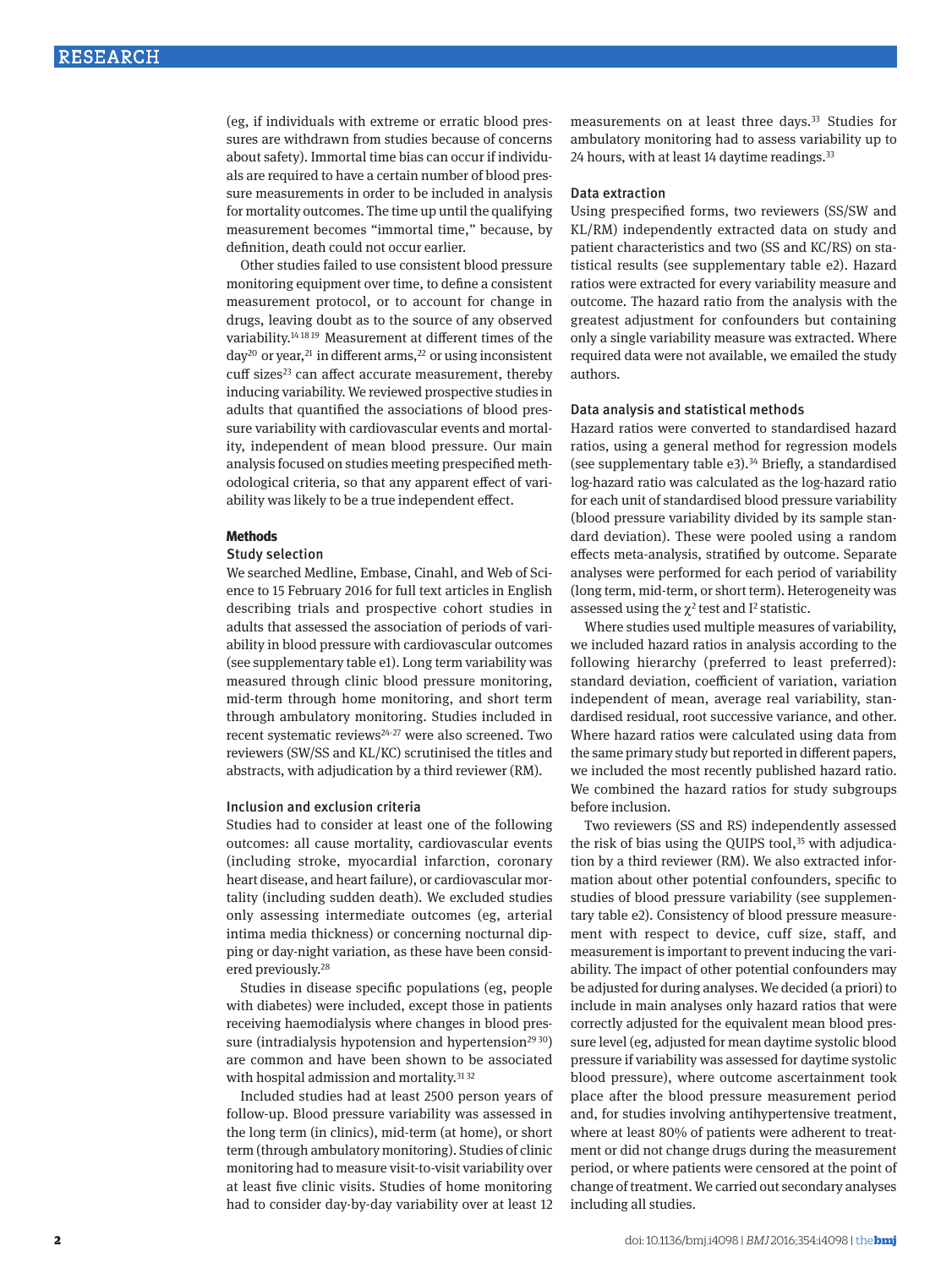

#### Fig 1 | Study screening flowchart

Publication bias was assessed by Egger's test.<sup>36</sup> However, since this has low power for small numbers of studies, we also calculated the number of null effect studies of mean weight that would need to be included in meta-analyses to result in a non-significant pooled effect (known as fail-safe N).<sup>37</sup>

#### Patient involvement

Two lay representatives contributed to the design and content of the National Institute for Health Research programme grant from which this work arose. Results from this work have been presented as part of the wider programme at regular steering group meetings.

#### **Results**

Searches identified 5861 references. Removal of duplicates and screening by two reviewers yielded 41 full text

| Study                                       | Variability<br>measure |                                            | <b>Hazard ratio</b><br>(95% CI) |                                            | Weight<br>$(\%)$ | <b>Hazard ratio</b><br>(95% CI) |
|---------------------------------------------|------------------------|--------------------------------------------|---------------------------------|--------------------------------------------|------------------|---------------------------------|
| Studies meeting methodological critieria    |                        |                                            |                                 |                                            |                  |                                 |
| Poortvliet <sup>51</sup>                    | <b>SD</b>              |                                            |                                 |                                            | 16.47            | 1.10(1.05 to 1.15)              |
| Hata <sup>43</sup>                          | <b>SD</b>              |                                            |                                 |                                            |                  | 12.94 1.29 (1.17 to 1.43)       |
| Suchy-Dicey <sup>18</sup>                   | <b>SR</b>              |                                            |                                 |                                            |                  | 16.18 1.11 (1.06 to 1.17)       |
| Muntner <sup>50</sup>                       | SD                     |                                            |                                 |                                            |                  | 15.28 1.18 (1.10 to 1.26)       |
| Subtotal: P=0.02, $1^2$ =70.7%              |                        |                                            |                                 |                                            |                  | 60.87 1.15 (1.09 to 1.22)       |
| Studies not meeting methodological criteria |                        |                                            |                                 |                                            |                  |                                 |
| McMullan <sup>49</sup>                      | <b>SD</b>              |                                            |                                 |                                            | 2.47             | 1.61 (1.06 to 2.43)             |
| Lau <sup>16</sup>                           | <b>CV</b>              |                                            |                                 |                                            | 10.47            | 1.23 (1.07 to 1.41)             |
| Hara <sup>42</sup>                          | VIM                    |                                            |                                 |                                            |                  | 9.93 0.95 (0.82 to 1.10)        |
| Gao <sup>15</sup>                           | <b>RMSE</b>            |                                            |                                 |                                            | 16.26            | 0.98 (0.93 to 1.02)             |
| Subtotal: P=0.002, $1^2$ =80.2%             |                        |                                            |                                 |                                            |                  | 39.13 1.09 (0.93 to 1.27)       |
| Overall: P=0.00, $1^2$ =85.1%               |                        |                                            |                                 |                                            |                  | 100.00 1.12 (1.05 to 1.20)      |
|                                             |                        | 0.7                                        | 1<br>1.4                        | 2.5                                        |                  |                                 |
|                                             |                        | <b>Favours</b><br>increased<br>variability |                                 | <b>Favours</b><br>decreased<br>variability |                  |                                 |

Fig 2 | Random effects meta-analysis of standardised hazard ratios for increases in clinic systolic blood pressure variability and all cause mortality. SD=standard deviation; SR=standardised residual; CV=coefficient of variation; VIM=variation independent of the mean; RMSE=root mean squared error

articles for inclusion (fig 1). These 41 papers represented 19 observational cohort studies and 17 clinical trial cohorts, and 46 separate analyses (see supplementary table e4). Twenty four papers<sup>10 14-16 18 19 38-55</sup> studied long term variability (ie, monitoring of blood pressure in clinics), four<sup>56-59</sup> studied mid-term variability (home monitoring), and 15<sup>10-13 41 60-69</sup> studied short term variability (ambulatory monitoring). The number of participants in each study ranged from  $457^{41}$  to  $122636^{54}$  and follow-up ranged from 2514 person years $41$  to 490544 person years.54

#### Study design and analysis characteristics

Consistency of blood pressure measurement with respect to cuff size, arm, device, and staff was unclear or had the potential to introduce variability (eg, mercury sphygmomanometers and changing staff) in all of the 36 included studies (see supplementary table e5). Similarly, the potential for confounding was introduced because of the analysis (or this was unclear) in all 46 separate analyses. Results from 23 analyses were excluded from our main analyses on the basis of the three prespecified criteria: eight analyses failed to correctly adjust for mean blood pressure, 15 did not account for major drug change during the measurement period, and 20 did not separate the measurement and follow-up periods. Results from four analyses (three studies) were not reported in sufficient detail to allow data extraction.

# QUIPS risk of bias

Using QUIPS, most of the 46 analyses were rated at moderate risk of bias for study participation, often because of inclusion criteria based on blood pressure readings and a potential for regression to the mean effects (see supplementary table e6). Eighteen analyses were at high risk of bias because the measurement period for blood pressure variability was confounded by follow-up ( $n=17$ ), and one analysis<sup>67</sup> failed to report non-significant results. All of the analyses rated at high risk of bias using QUIPS were excluded from our main analysis based on the assessments in supplementary table e5.

*Long term variability measured by clinic monitoring* Twenty four papers reported results from 27 studies that measured blood pressure variability in clinics (long term). Results from three studies<sup>44 48 52</sup> were not presented in sufficient detail for extraction.

Eight studies examined long term variability in systolic blood pressure and all cause mortality, of which four had sufficiently low risk of bias to be included in the main analysis (fig 2, standardised hazard ratio 1.15, 95% confidence interval 1.09 to 1.22). Heterogeneity between studies ( $I^2 = 70.7\%$ , P=0.02) was reduced after removal of a study in patients with previous stroke or vascular disease:<sup>43</sup> this did not significantly alter the results (hazard ratio 1.12, 95% confidence interval 1.08 to 1.16; I<sup>2</sup>=34.9%, P=0.21).

Three studies assessing blood pressure variability and cardiovascular disease mortality showed a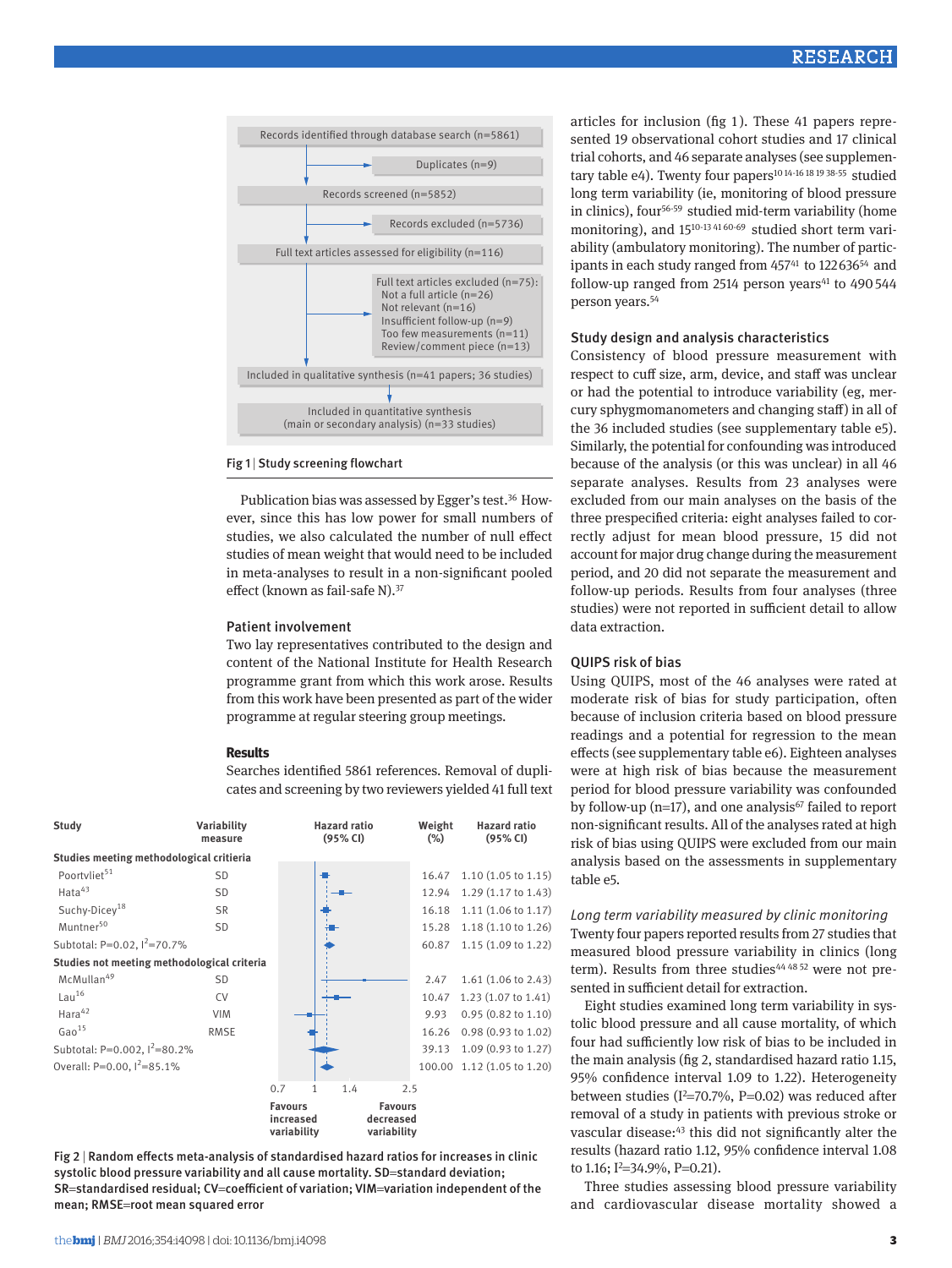significant relation (see supplementary figure e1, hazard ratio 1.18, 95% confidence interval 1.09 to 1.28) but only a single study examining cardiovascular disease events was suitable for inclusion (see supplementary figure e2, 1.18, 1.07 to 1.30).

Fourteen studies reported results for stroke events, of which six were included in the main analysis (fig 3; 1.15, 1.04 to 1.27;  $I^2=82.1\%$ , P<0.001). Results were similar after omission of the hazard ratio from the UK-TIA trial,<sup>70</sup> which removed the heterogeneity  $(1.10, 1.05)$  to  $1.14; I<sup>2</sup>=0.0\%, P=0.62$ .

Results for coronary heart disease events and myocardial infarction showed similar results (see supplementary figures e3 and e4). Across all outcomes, secondary analysis including results from all studies regardless of risk of bias did not alter results.

## *Mid-term variability measured by home monitoring*

Four papers reported results from two studies that measured mid-term variability in home blood pressure monitoring. All four papers were of sufficient quality to be included in main analyses, but a lack of data from distinct studies meant it was only possible to perform formal meta-analysis for the all cause mortality outcome. Variability in systolic blood pressure was a significant predictor of death when blood pressure was measured in the morning or evening, or both (fig 4, eg, hazard ratio for increases in combined blood pressure variability 1.15, 95% confidence interval 1.06 to 1.26). Study level results for other outcomes are given in supplementary table e7).

| Study                                       | Variability<br>measure |                                            | <b>Hazard ratio</b><br>(95% CI) |                                            | Weight<br>(%) | <b>Hazard ratio</b><br>(95% CI) |
|---------------------------------------------|------------------------|--------------------------------------------|---------------------------------|--------------------------------------------|---------------|---------------------------------|
| Studies meeting methodological critieria    |                        |                                            |                                 |                                            |               |                                 |
| Rothwell (UK-TIA) <sup>10</sup>             | SD                     |                                            |                                 |                                            | 7.30          | 1.57 (1.37 to 1.79)             |
| Poortvliet <sup>51</sup>                    | <b>SD</b>              |                                            |                                 |                                            | 8.21          | 1.10 (0.99 to 1.23)             |
| Shimbo $53$                                 | SD                     |                                            |                                 |                                            | 9.90          | 1.11 (1.05 to 1.17)             |
| Hata <sup>43</sup>                          | SD                     |                                            |                                 |                                            | 6.82          | 1.08 (0.93 to 1.25)             |
| Suchy-Dicey <sup>18</sup>                   | <b>SR</b>              |                                            |                                 |                                            | 8.19          | $1.01(0.91 \text{ to } 1.13)$   |
| Muntner <sup>50</sup>                       | <b>SD</b>              |                                            |                                 |                                            | 7.99          | 1.14 (1.02 to 1.28)             |
| Subtotal: P=0.00, $1^2$ =82.1%              |                        |                                            |                                 |                                            | 48.40         | 1.15 (1.04 to 1.27)             |
| Studies not meeting methodological criteria |                        |                                            |                                 |                                            |               |                                 |
| Rothwell (ASCOT-BPLA) <sup>10</sup>         | <b>SD</b>              |                                            |                                 |                                            | 5.65          | 1.52 (1.26 to 1.83)             |
| Rothwell (Dutch-TIA) <sup>10</sup>          | SD                     |                                            |                                 |                                            | 5.10          | 1.41 (1.15 to 1.73)             |
| Rothwell (ESPS1) <sup>10</sup>              | <b>SD</b>              |                                            |                                 |                                            | 8.14          | 1.18 (1.06 to 1.32)             |
| Carr <sup>40</sup>                          | <b>SR</b>              |                                            |                                 |                                            | 7.43          | 1.15 (1.01 to 1.31)             |
| $Yu^{54}$                                   | SD                     |                                            |                                 |                                            | 10.25         | 1.28 (1.23 to 1.33)             |
| $Lau^{16}$                                  | <b>CV</b>              |                                            |                                 |                                            | 4.82          | 1.08 (0.87 to 1.34)             |
| Hara <sup>42</sup>                          | <b>VIM</b>             |                                            |                                 |                                            | 4.90          | 1.03 (0.83 to 1.27)             |
| Gao <sup>15</sup>                           | <b>RMSE</b>            |                                            |                                 |                                            | 5.30          | 1.18 (0.97 to 1.44)             |
| Subtotal: P=0.040, $1^2$ =52.3%             |                        |                                            |                                 |                                            | 51.60         | $1.23(1.14 \text{ to } 1.32)$   |
| Overall: P=0.00, $1^2$ =77.7%               |                        |                                            |                                 |                                            | 100.00        | 1.19 (1.11 to 1.27)             |
|                                             |                        | 0.7<br>$\mathbf{1}$                        | 1.4                             | 2.5                                        |               |                                 |
|                                             |                        | <b>Favours</b><br>increased<br>variability |                                 | <b>Favours</b><br>decreased<br>variability |               |                                 |

#### Fig 3 | Random effects meta-analysis of standardised hazard ratios for increases in clinic systolic blood pressure variability and stroke events. SD=standard deviation; SR=standardised residual; CV=coefficient of variation; VIM=variation independent of the mean; RMSE=root mean squared error

# *Short term variability measured by ambulatory monitoring*

Fifteen papers examined short term variability in ambulatory blood pressure in 11 distinct studies. We were unable to include results from many studies,<sup>11 13 41 56 57 65-67 69</sup> owing to overlap with two large studies (IDACO $61$  and ABP-International $64$ ), which combined results across cohorts.

Three studies examined daytime variability in systolic blood pressure and all cause mortality, of which two were included in the main analysis (fig 5; hazard ratio 1.10, 95% confidence interval 1.04 to 1.16). Four studies examined daytime variability in blood pressure and cardiovascular disease mortality, and analysis of three studies with low risk of bias showed a significant association (see supplementary figure e5, 1.12, 1.03 to 1.21). Daytime blood pressure variability was also significantly associated with increased risk of stroke (see supplementary figure e6; 1.11, 1.01 to 1.21). Results for all three outcomes were unchanged in secondary analysis including results from all studies.

No associations were found between variability in blood pressure and cardiovascular disease (see supplementary figure e7) or coronary heart disease events (see supplementary figure e8), although results became significant in secondary analyses. The supplementary file details the results for night-time and 24 hour systolic ambulatory blood pressure (see figures e9 to e18).

# Publication bias

There was no evidence of publication bias for any outcome in relation to long term, mid-term, or short term variability in systolic blood pressure as judged by Egger's test. Significant findings for clinic monitoring would remain unchanged for all outcomes even if at least 20 null effect studies were included in metaanalyses, except for myocardial infarction where only a single null effect study would be required. Results for home monitoring would become non-significant after the addition of a single null effect study and those for variability in ambulatory blood pressure would become non-significant by the addition of between one and six null effect studies, depending on outcome and period of measurement.

#### **Discussion**

This review has systematically assessed the literature for the association of long term (clinic monitoring), mid-term (home monitoring), and short term (ambulatory) variability in blood pressure with cardiovascular outcomes and mortality. Long term variability in measurements is significantly associated with all cause and cardiovascular disease mortality, cardiovascular disease events, stroke, and myocardial infarction, independent of mean blood pressure. Mid-term and short term variability are also associated with mortality, and limited data for other outcomes also broadly support an association with cardiovascular outcomes. Across all analyses (long term, mid-term, and short term), the hazard ratios for coronary heart disease events were smaller than those for stroke, suggesting that the effect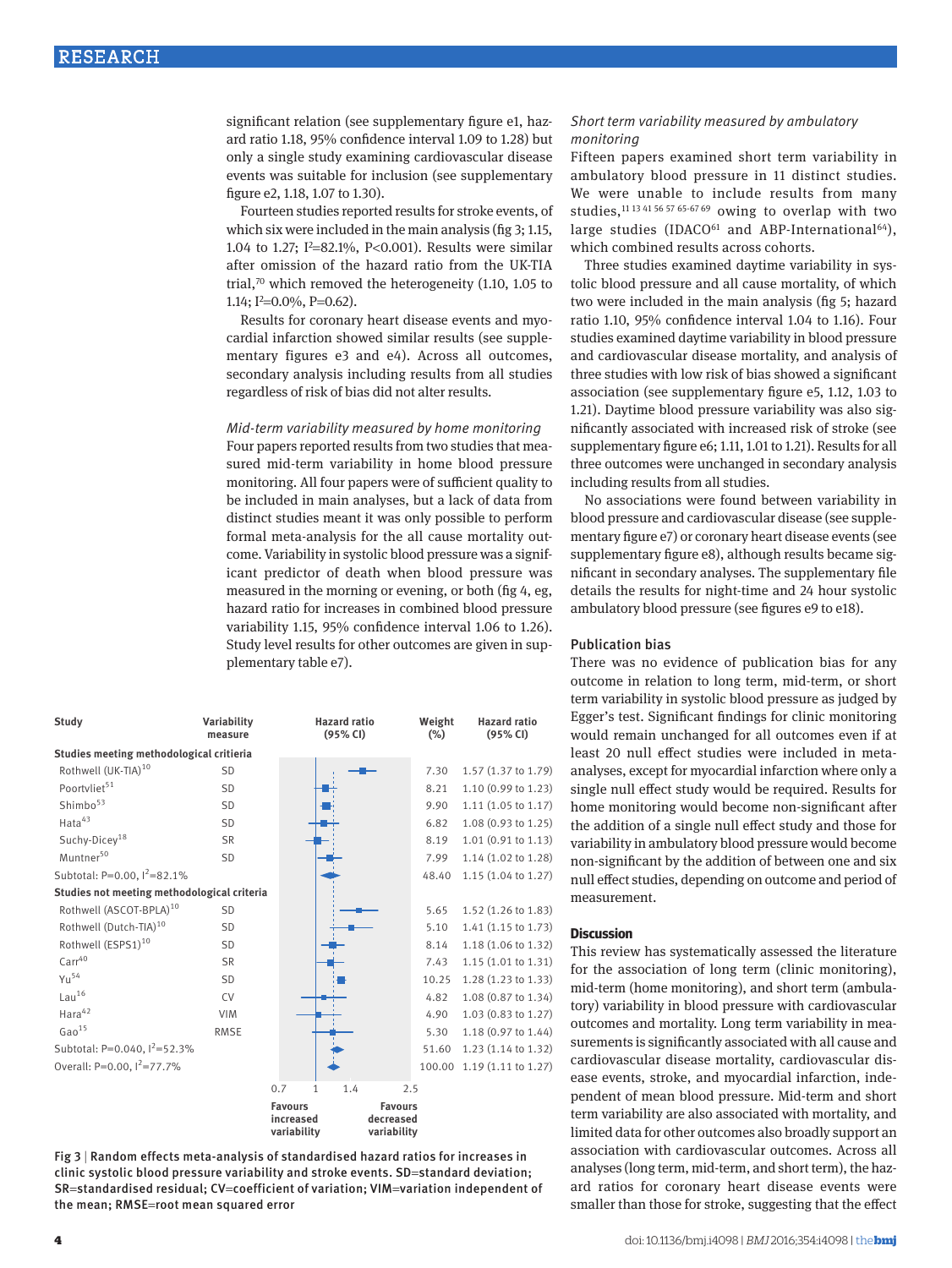| <b>Studies meeting</b><br>methodological<br>critieria | Variability<br>measure | (95% CI)                                   | <b>Hazard ratio</b>                        | Weight<br>$(\%)$ | <b>Hazard ratio</b><br>(95% CI) |
|-------------------------------------------------------|------------------------|--------------------------------------------|--------------------------------------------|------------------|---------------------------------|
| Morning                                               |                        |                                            |                                            |                  |                                 |
| Johansson <sup>58</sup>                               | <b>SD</b>              |                                            |                                            |                  | 34.66 1.21 (1.06 to 1.38)       |
| Asayama <sup>56</sup>                                 | VIM                    |                                            |                                            |                  | 65.34 1.15 (1.04 to 1.27)       |
| Subtotal: P=0.52, $1^2$ =0%                           |                        |                                            |                                            |                  | 100.00 1.17 (1.08 to 1.27)      |
| Evening                                               |                        |                                            |                                            |                  |                                 |
| Johansson <sup>58</sup>                               | <b>SD</b>              |                                            |                                            |                  | 24.15 1.17 (0.98 to 1.39)       |
| Asayama <sup>56</sup>                                 | VIM                    |                                            |                                            |                  | 75.85 1.08 (0.98 to 1.19)       |
| Subtotal: P=0.44, $1^2$ =0%                           |                        |                                            |                                            |                  | 100.00 1.10 (1.01 to 1.20)      |
| Combination                                           |                        |                                            |                                            |                  |                                 |
| Kikuya <sup>59</sup>                                  | <b>SD</b>              |                                            |                                            |                  | 71.74 1.15 (1.04 to 1.28)       |
| Johansson <sup>58</sup>                               | SD                     |                                            |                                            |                  | 28.26 1.17 (0.99 to 1.38)       |
| Subtotal: P=0.88, $1^2$ =0%                           |                        |                                            |                                            |                  | 100.00 1.15 (1.06 to 1.26)      |
|                                                       | 0.7                    | 1                                          | 1.4                                        |                  |                                 |
|                                                       |                        | <b>Favours</b><br>increased<br>variability | <b>Favours</b><br>decreased<br>variability |                  |                                 |

Fig 4 | Random effects meta-analysis of standardized hazard ratios for increases in home systolic blood pressure variability and all cause mortality. SD=standard deviation; VIM=variation independent of mean

| Study                                       | Variability<br>measure |                                            | <b>Hazard ratio</b><br>(95% CI)            | Weight<br>(%) | <b>Hazard ratio</b><br>(95% CI) |
|---------------------------------------------|------------------------|--------------------------------------------|--------------------------------------------|---------------|---------------------------------|
| Studies meeting methodological critieria    |                        |                                            |                                            |               |                                 |
| Hansen <sup>61</sup>                        | ARV                    |                                            |                                            |               | 70.16 1.10 (1.04 to 1.17)       |
| Palatini <sup>64</sup>                      | <b>SD</b>              |                                            |                                            |               | 13.47 1.12 (0.97 to 1.28)       |
| Subtotal: P=0.85, $1^2$ =0%                 |                        |                                            |                                            |               | 83.63 1.10 (1.04 to 1.16)       |
| Studies not meeting methodological criteria |                        |                                            |                                            |               |                                 |
| Mancia <sup>62</sup>                        | SD.                    |                                            |                                            |               | 16.37 1.12 (0.99 to 1.27)       |
| Subtotal                                    |                        |                                            |                                            |               | 16.37 1.12 (0.99 to 1.27)       |
| Overall: $P=0.95$ , $1^2=0\%$               |                        |                                            |                                            |               | 100.00 1.11 (1.05 to 1.16)      |
|                                             |                        | 0.7                                        | 1<br>1.4                                   |               |                                 |
|                                             |                        | <b>Favours</b><br>increased<br>variability | <b>Favours</b><br>decreased<br>variability |               |                                 |

Fig 5 | Random effects meta-analysis of standardised hazard ratios for increases in variability of ambulatory systolic blood pressure and all cause mortality. SD=standard deviation; ARV=average real variability

> observed for cardiovascular disease events—as with mean blood pressure—may be driven primarily by cerebrovascular events.

# Strengths in relation to the literature

This review includes over one million person years of data and combines the results from long, mid-term, and short-term blood pressure measurement, allowing comparison. We have addressed the methodological issues that are particular to research on variability in blood pressure and have shown that although there is now considerable evidence on this topic, most studies are of poor quality or poorly reported. By limiting our main analysis to studies that avoid potential sources of confounding, this review confirms that the apparent prognostic value of blood pressure variability is a true prospective association and can be demonstrated even in studies with low risk of bias.

In this review we used standardised hazard ratios to overcome the diversity of measures for variability used in primary studies, and hence combined more data. For example, our meta-analysis for long term variability and stroke events includes 14 studies, more than double the number in previous analyses. $24 25$  This review also had sufficient data for meta-analysis of the effect of short term variability of blood pressure on outcomes, which was a limitation of a previous work.<sup>28</sup>

Finally, we demonstrated the robustness of results to possible unpublished null effect studies across long term, mid-term, and short term variability in blood pressure. Although results for long term variability may be considered conclusive, results for mid-term and short term variability are more susceptible to publication bias and may warrant further investigation.

#### Limitations of this review

Included studies were primarily in older adults (mean age 48.5 to 77 years) and those at increased risk of cardiovascular disease (eg, due to hypertension) and conducted in European or East Asian populations. Hence the applicability of our findings to younger or healthier people and other ethnic groups is unknown. Studies in patients with a history of cerebrovascular events reported the largest hazard ratios, but significant associations remained after removal of these studies from analyses, and so findings remain applicable to people free from cerebrovascular disease. In studies in hypertensive patients,14 <sup>40</sup> 69 blood pressure variability could be confounded by entry criteria (regression to the mean)<sup>71</sup> and treatment. However, such effects would diminish rather than exaggerate hazard ratios for variability, and so our overall conclusions are sound.

Lack of data from distinct cohorts prevented formal meta-analyses for many outcomes for to mid-term variability in blood pressure. A previous review was similarly limited by paucity of data,<sup>26</sup> despite broader inclusion criteria. Our meta-analyses for short term variability in blood pressure were also dominated by two large studies. Despite these caveats, results supported an effect of shorter term variability on cardiovascular outcomes, and pooled hazard ratios were similar to those observed for long term variability. We were unable to determine if findings varied with timing and frequency of measurement.

In several analyses, there was significant heterogeneity between studies, potentially due to outlying studies in specific populations (eg, previous vascular disease) or to approximations necessary during data extraction, such as conversion from categorical (eg, from 10ths<sup>10</sup> or thirds49) to continuous scale. However, not all converted hazard ratios were outliers,<sup>50</sup> and we verified our conversion method in simulated data (not shown). Significant heterogeneity was reduced by removal of outlier studies, but this did not significantly alter the results.

In some cases, few studies contributed to main analyses, and the validity of these meta-analyses is debateable. Secondary analysis utilising data from all studies regardless of quality greatly increased the amount of available data but did not materially change results. Only three otherwise eligible studies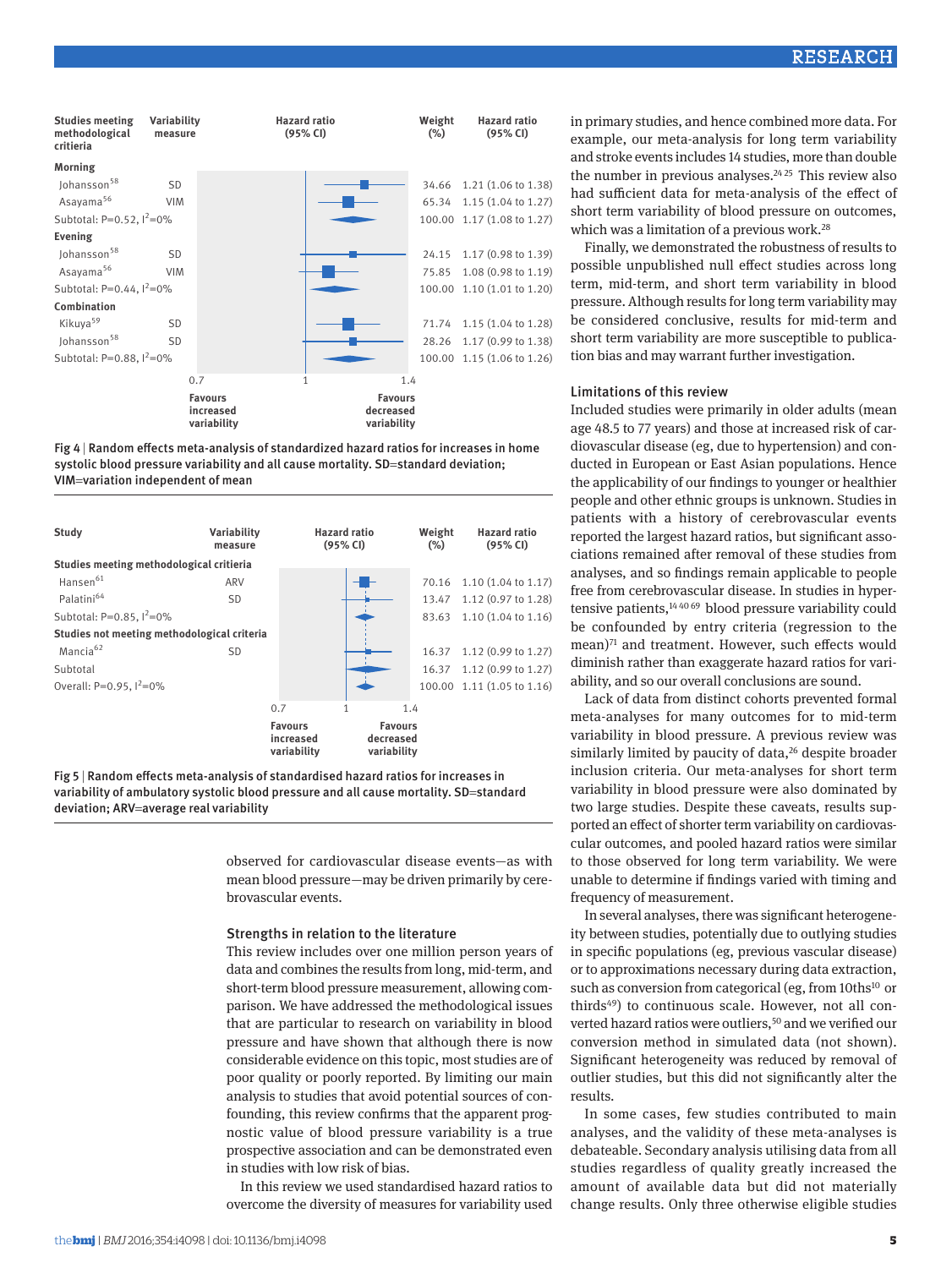failed to contribute any quantitative data, despite contact with authors.44 <sup>48</sup> <sup>52</sup>

In general, there was poor reporting of study factors that may confound the relation between blood pressure variability and outcomes. Although studies were excluded from main analyses based on the three most important factors (prespecified), it was not feasible to do this for all factors. Further adjustment for confounders might be possible using individual patient data but was beyond the scope of this review. The importance of consideration and reporting of such confounding factors in future work on blood pressure variability (and variability in other biological measures) should be emphasised. Although our results indicate that these may be less important in the assessment of blood pressure variability, they may prove instrumental in other clinical areas.

#### Clinical implications

The mechanism linking blood pressure variability to cardiovascular events is not well understood. Short term variability in blood pressure is affected by behavioural, emotional, and postural influences on cardiovascular physiology and cardiac rhythm.<sup>7273</sup> Arterial stiffness contributes to both short term $74.75$  and long term variability in blood pressure.<sup>737677</sup> Meanwhile, poor control of blood pressure resulting in changes to antihypertensive drugs also affects variability.72 Use of certain classes of antihypertensive drugs has also been linked with increased visit-to-visit variability $78$  and may not be entirely explained by adherence.79

The estimated standardised hazard ratio for the effect of long term variability in blood pressure on cardiovascular disease mortality was 1.18. For comparison, the effect of mean blood pressure on cardiovascular disease mortality reported in a previous meta-analysis<sup>3</sup> corresponds to a standardised hazard ratio of approximately 1.7 (assuming a between person standard deviation of 15 mm Hg). Note that the latter standardised hazard ratio for mean blood pressure is not adjusted for variability, whereas the former (for blood pressure variability) is adjusted for mean blood pressure, showing the additional prognostic value of variability over and above the mean. This supports the results of recent work showing the improved discrimination of models including short term night-time variability in blood pressure<sup>64</sup> or long term variability,<sup>39</sup> over and above traditional risk factors.

How does blood pressure variability compare with other risk factors for cardiovascular disease? A recent review80 found that the adjusted standardised hazard ratio for increases in cholesterol on cardiovascular disease events varied between 1.16 and 1.29 in primary prevention groups, depending on the measure of cholesterol considered (eg, total cholesterol, triglycerides). Hence variability in blood pressure has similar prognostic value to cholesterol measures (standardised hazard ratio for long term variability on cardiovascular disease events=1.18).

Variability in blood pressure is not easily assessed clinically, and it is unclear if certain measures of variability should be preferred. Some measures could be calculated by hand (eg, average real variability), whereas others could be automatically calculated by electronic health records. This would enable doctors to account for both mean and variability in blood pressure concurrently when assessing cardiovascular risk. For example, assuming a standard deviation for variability (standard deviation) in systolic blood pressure of 5 mm Hg, an individual with variable blood pressure readings (139, 132, and 125 mm Hg, mean 132, SD 7) could be considered at 18% greater risk of cardiovascular disease events than a similar person with stable blood pressure (134, 130, and 132 mm Hg, mean 132, SD 2). This may be particularly important for patients with a highly variable but comparatively low mean blood pressure or for whom traditional cardiovascular risk estimates lie close to treatment thresholds. Further work is needed to determine the feasibility of obtaining such additional information, and the clinical impact on subsequent risk management.

#### Conclusion

Long term variability in blood pressure measured in adults at clinic visits is associated with cardiovascular and mortality outcomes, over and above the effect of mean blood pressure. Mid-term (home monitoring) and short term (ambulatory monitoring) variability in blood pressure is also associated with all cause mortality, but the association with cardiovascular disease outcomes requires further investigation in novel cohorts.

We thank Derek Shaw and David Yeomans, patient representatives, for their contribution to the design and content of the National Institute for Health Research (NIHR) programme grant from which this work arose. The protocol for this review has been published (www.crd.york. ac.uk/PROSPERO/ CRD42014015695).

Contributors: SS, SW, RS, RM, and PG designed the study. SS, SW, KL, KC, and RM screened articles. SS, SW, KL, KC, RS and RM extracted data. SS, KC, and RS carried out statistical analyses. SS drafted the original manuscript and all authors revised the paper. SS is the guarantor.

Funding This manuscript presents independent research commissioned by the NIHR under its programme grants for applied research funding scheme (grant No RP-PG-1209-10051).

Competing interests: All authors have completed the ICMJE uniform disclosure form at www.icmje.org/coi\_disclosure.pdf (available on request from the corresponding author) and declare: SS is funded by the National Institute for Health Research School for Primary Care Research (NIHR SPCR), RM has received grants and personal fees from Omron and grants from Lloyds Pharmacy, outside the submitted work; PG reports grants from National Heart Foundation, Australia, outside the submitted work, no other relationships or activities that could appear to have influenced the submitted work. The views expressed are those of the authors and not necessarily those of the NHS, the NIHR, or the Department of Health.

#### Ethical approval: Not required.

Data sharing: Data extracted from the studies in this review are available on request from the corresponding author.

Transparency: The lead author (SS) affirms that the manuscript is an honest, accurate, and transparent account of the study being reported; that no important aspects of the study have been omitted; and that any discrepancies from the study as planned (and, if relevant, registered) have been explained.

This is an Open Access article distributed in accordance with the terms of the Creative Commons Attribution (CC BY 3.0) license, which permits others to distribute, remix, adapt and build upon this work, for commercial use, provided the original work is properly cited. See: http://creativecommons.org/licenses/by/3.0/.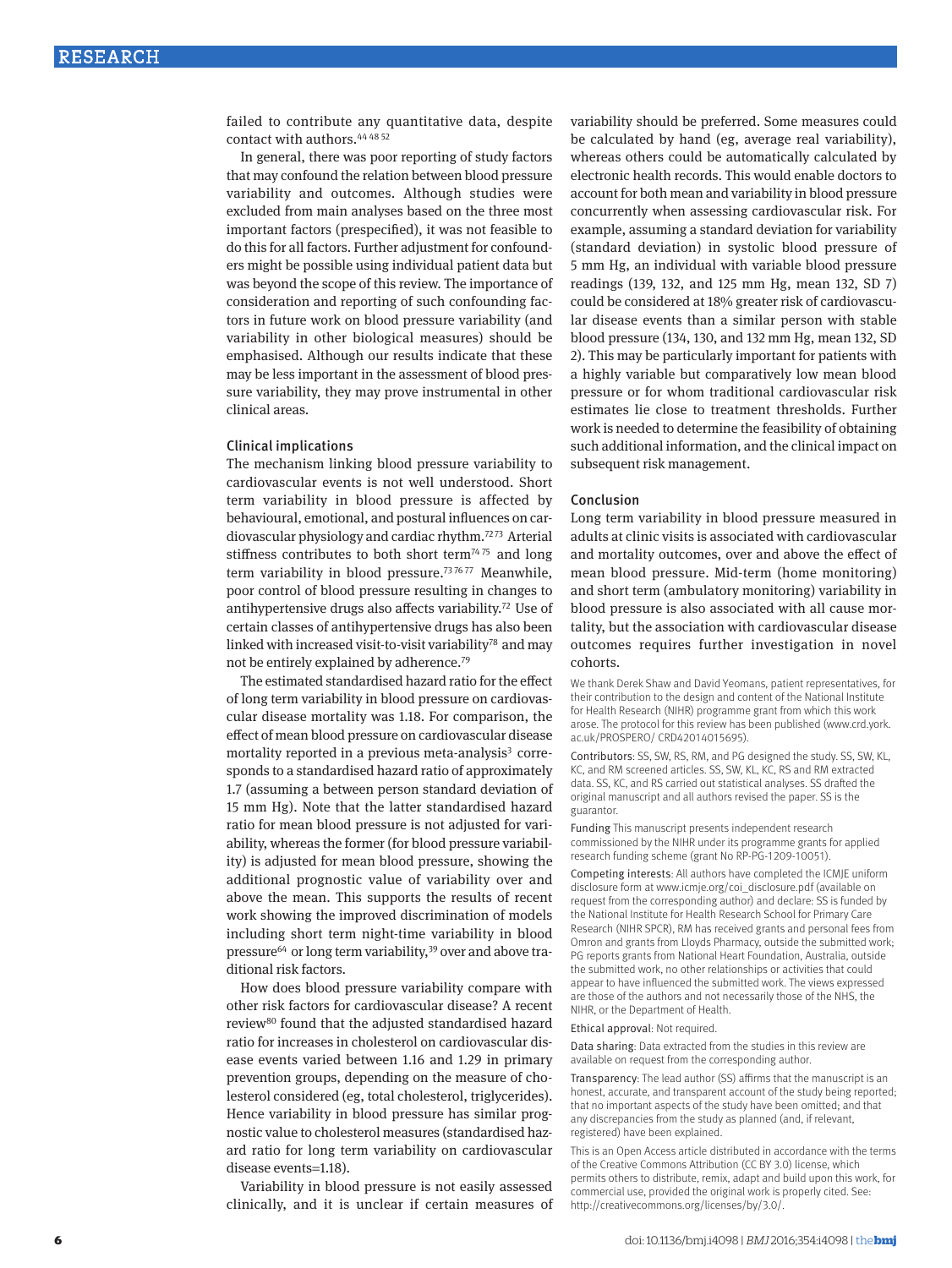- 1 Lim SS, Vos T, Flaxman AD, et al. A comparative risk assessment of burden of disease and injury attributable to 67 risk factors and risk factor clusters in 21 regions, 1990-2010: a systematic analysis for the Global Burden of Disease Study 2010. *Lancet* 2012;380:2224- 60. doi:10.1016/S0140-6736(12)61766-8.
- Law MR, Morris JK, Wald NJ, Use of blood pressure lowering drugs in the prevention of cardiovascular disease: meta-analysis of 147 randomised trials in the context of expectations from prospective epidemiological studies. *BMJ* 2009;338:b1665. doi:10.1136/bmj. b1665.
- 3 Lewington S, Clarke R, Qizilbash N, Peto R, Collins R. Prospective Studies Collaboration. Age-specific relevance of usual blood pressure to vascular mortality: a meta-analysis of individual data for one million adults in 61 prospective studies. *Lancet* 2002;360:1903-13. doi:10.1016/S0140-6736(02)11911-8.
- 4 Conen D, Bamberg F. Noninvasive 24-h ambulatory blood pressure and cardiovascular disease: a systematic review and meta-analysis. *J Hypertens* 2008;26:1290-9. doi:10.1097/HJH.0b013e3282f97854.
- 5 Ward AM, Takahashi O, Stevens R, Heneghan C. Home measurement of blood pressure and cardiovascular disease: systematic review and meta-analysis of prospective studies. *J Hypertens* 2012;30:449-56. doi:10.1097/HJH.0b013e32834e4aed.
- 6 Grassi G, Bombelli M, Brambilla G, Trevano FQ, Dell'oro R, Mancia G. Total cardiovascular risk, blood pressure variability and adrenergic overdrive in hypertension: evidence, mechanisms and clinical implications. *Curr Hypertens Rep* 2012;14:333-8. doi:10.1007/ s11906-012-0273-8.
- 7 Takahashi O, Glasziou PP, Perera R, Shimbo T, Fukui T. Blood pressure re-screening for healthy adults: what is the best measure and interval? *J Hum Hypertens* 2012;26:540-6. doi:10.1038/jhh.2011.72.
- Frattola A, Parati G, Cuspidi C, Albini F, Mancia G. Prognostic value of 24-hour blood pressure variability. *J Hypertens* 1993;11:1133-7. doi:10.1097/00004872-199310000-00019.
- 9 Grove JS, Reed DM, Yano K, Hwang LJ. Variability in systolic blood pressure–a risk factor for coronary heart disease? *Am J Epidemiol* 1997;145:771-6. doi:10.1093/oxfordjournals.aje.a009169.
- 10 Rothwell PM, Howard SC, Dolan E, et al. Prognostic significance of visit-to-visit variability, maximum systolic blood pressure, and episodic hypertension. *Lancet* 2010;375:895-905. doi:10.1016/ S0140-6736(10)60308-X.
- Björklund K, Lind L, Zethelius B, Berglund L, Lithell H. Prognostic significance of 24-h ambulatory blood pressure characteristics for cardiovascular morbidity in a population of elderly men. *J Hypertens* 2004;22:1691-7. doi:10.1097/00004872-200409000-00012.
- 12 Gavish B, Ben-Dov IZ, Kark JD, Mekler J, Bursztyn M. The association of a simple blood pressure-independent parameter derived from ambulatory blood pressure variability with short-term mortality. *Hypertens Res* 2009;32:488-95. doi:10.1038/hr.2009.39.
- 13 Kikuya M, Hozawa A, Ohokubo T, et al. Prognostic significance of blood pressure and heart rate variabilities: the Ohasama study. *Hypertension* 2000;36:901-6. doi:10.1161/01.HYP.36.5.901.
- 14 Kawai T, Ohishi M, Ito N, et al. Alteration of vascular function is an important factor in the correlation between visit-to-visit blood pressure variability and cardiovascular disease. *J Hypertens* 2013;31:1387-95, discussion 1395. doi:10.1097/HJH.0b013e328360f796.
- 15 Gao S, Hendrie HC, Wang C, et al. Redefined blood pressure variability measure and its association with mortality in elderly primary care patients. *Hypertension* 2014;64:45-52. doi:10.1161/HYPERTENSIONAHA.114.03576.
- 16 Lau K-K, Wong Y-K, Teo K-C, et al. Long-term prognostic implications of visit-to-visit blood pressure variability in patients with ischemic stroke. *Am J Hypertens* 2014;27:1486-94. doi:10.1093/ajh/hpu070.
- 17 Lévesque LE, Hanley JA, Kezouh A, Suissa S. Problem of immortal time bias in cohort studies: example using statins for preventing progression of diabetes. *BMJ* 2010;340:b5087. doi:10.1136/bmj.b5087.
- 18 Suchy-Dicey AM, Wallace ER, Mitchell SVE, et al. Blood pressure variability and the risk of all-cause mortality, incident myocardial infarction, and incident stroke in the cardiovascular health study. *Am J Hypertens* 2013;26:1210-7. doi:10.1093/ajh/hpt092.
- 19 Wei Y, Jin Z, Shen G, et al. Effects of intensive antihypertensive treatment on Chinese hypertensive patients older than 70 years. *J Clin Hypertens (Greenwich)* 2013;15:420-7. doi:10.1111/jch.12094.
- 20 Pickering TG, Harshfield GA, Kleinert HD, Blank S, Laragh JH. Blood pressure during normal daily activities, sleep, and exercise. Comparison of values in normal and hypertensive subjects. *JAMA* 1982;247:992-6. doi:10.1001/jama.1982.03320320028025.
- Modesti PA, Morabito M, Bertolozzi I, et al. Weather-related changes in 24-hour blood pressure profile: effects of age and implications for hypertension management. *Hypertension* 2006;47:155-61. doi:10.1161/01.HYP.0000199192.17126.d4.
- Lane D, Beevers M, Barnes N, et al. Inter-arm differences in blood pressure: when are they clinically significant? *J Hypertens* 2002;20: 1089-95. doi:10.1097/00004872-200206000-00019.
- 23 Linfors EW, Feussner JR, Blessing CL, Starmer CF, Neelon FA, McKee PA. Spurious hypertension in the obese patient. Effect of sphygmomanometer cuff size on prevalence of hypertension. *Arch Intern Med* 1984;144:1482-5. doi:10.1001/archinte.1984.00350190188032.
- 24 Diaz KM, Tanner RM, Falzon L, et al. Visit-to-visit variability of blood pressure and cardiovascular disease and all-cause mortality: a systematic review and meta-analysis. *Hypertension* 2014;64:965-82. doi:10.1161/HYPERTENSIONAHA.114.03903.
- 25 Tai C, Sun Y, Dai N, et al. Prognostic significance of visit-to-visit systolic blood pressure variability: a meta-analysis of 77,299 patients. *J Clin Hypertens (Greenwich)* 2015;17:107-15. doi:10.1111/jch.12484.
- 26 Stergiou GS, Ntineri A, Kollias A, Ohkubo T, Imai Y, Parati G. Blood pressure variability assessed by home measurements: a systematic review. *Hypertens Res* 2014;37:565-72. doi:10.1038/hr.2014.2.
- 27 Manning LS, Rothwell PM, Potter JF, Robinson TG. Prognostic Significance of Short-Term Blood Pressure Variability in Acute Stroke: Systematic Review. *Stroke* 2015;46:2482-90. doi:10.1161/STROKEAHA.115.010075.
- 28 Taylor KS, Heneghan CJ, Stevens RJ, Adams EC, Nunan D, Ward A. Heterogeneity of prognostic studies of 24-hour blood pressure variability: systematic review and meta-analysis. *PLoS One* 2015;10:e0126375. doi:10.1371/journal.pone.0126375.
- 29 Daugirdas JT. Pathophysiology of dialysis hypotension: an update. *Am J Kidney Dis* 2001;38(Suppl 4):S11-7. doi:10.1053/ajkd.2001.28090.
- 30 Inrig JK. Intradialytic hypertension: a less-recognized cardiovascular complication of hemodialysis. *Am J Kidney Dis* 2010;55:580-9. doi:10.1053/j.ajkd.2009.08.013.
- 31 Inrig JK, Oddone EZ, Hasselblad V, et al. Association of intradialytic blood pressure changes with hospitalization and mortality rates in prevalent ESRD patients. *Kidney Int* 2007;71:454-61. doi:10.1038/sj.ki.5002077.
- 32 Inrig JK, Patel UD, Toto RD, Szczech LA. Association of blood pressure increases during hemodialysis with 2-year mortality in incident hemodialysis patients: a secondary analysis of the Dialysis Morbidity and Mortality Wave 2 Study. *Am J Kidney Dis* 2009;54:881-90. doi:10.1053/j.ajkd.2009.05.012.
- 33 National Institute for Health and Care Excellence. *Hypertension: Clinical management of primary hypertension in adults (NICE CG127).* National Institute for Health and Care Excellence, 2011.
- 34 Bring J. How to standardize regression coefficients. *Am Stat* 1994; 48:209-13.
- 35 Hayden JA, van der Windt DA, Cartwright JL, Côté P, Bombardier C. Assessing bias in studies of prognostic factors. *Ann Intern Med* 2013;158:280-6. doi:10.7326/0003-4819-158-4-201302190-00009.
- 36 Egger M, Davey Smith G, Schneider M, Minder C. Bias in meta-analysis detected by a simple, graphical test. *BMJ* 1997;315:629-34. doi:10.1136/bmj.315.7109.629.
- 37 Rosenberg MS. The file-drawer problem revisited: a general weighted method for calculating fail-safe numbers in meta-analysis. *Evolution* 2005;59:464-8. doi:10.1111/j.0014-3820.2005.tb01004.x.
- 38 Arashi H, Ogawa H, Yamaguchi J, Kawada-Watanabe E, Hagiwara N. Impact of visit-to-visit variability and systolic blood pressure control on subsequent outcomes in hypertensive patients with coronary artery disease (from the HIJ-CREATE substudy). *Am J Cardiol* 2015;116:236-42. doi:10.1016/j.amjcard.2015.04.011.
- 39 Blacher J, Safar ME, Ly C, Szabo de Edelenyi F, Hercberg S, Galan P. Blood pressure variability: cardiovascular risk integrator or independent risk factor? *J Hum Hypertens* 2015;29:122-6. doi:10.1038/jhh.2014.44.
- 40 Carr MJ, Bao Y, Pan J, Cruickshank K, McNamee R. The predictive ability of blood pressure in elderly trial patients. *J Hypertens* 2012;30:1725- 33. doi:10.1097/HJH.0b013e3283568a73.
- 41 Eguchi K, Hoshide S, Schwartz JE, Shimada K, Kario K. Visit-to-visit and ambulatory blood pressure variability as predictors of incident cardiovascular events in patients with hypertension. *Am J Hypertens* 2012;25:962-8. doi:10.1038/ajh.2012.75.
- 42 Hara A, Thijs L, Asayama K, Jacobs L, Wang JG, Staessen JA. Randomised double-blind comparison of placebo and active drugs for effects on risks associated with blood pressure variability in the Systolic Hypertension in Europe trial. *PLoS One* 2014;9:e103169. doi:10.1371/journal.pone.0103169.
- 43 Hata J, Arima H, Rothwell PM, et al. ADVANCE Collaborative Group. Effects of visit-to-visit variability in systolic blood pressure on macrovascular and microvascular complications in patients with type 2 diabetes mellitus: the ADVANCE trial. *Circulation* 2013;128:1325-34. doi:10.1161/CIRCULATIONAHA.113.002717.
- 44 Hsieh Y-T, Tu S-T, Cho T-J, Chang SJ, Chen JF, Hsieh MC. Visit-to-visit variability in blood pressure strongly predicts all-cause mortality in patients with type 2 diabetes: a 5⋅5-year prospective analysis. *Eur J Clin Invest* 2012;42:245-53. doi:10.1111/j.1365-2362.2011.02574.x.
- Kostis JB, Sedjro JE, Cabrera J, et al. Visit-to-visit blood pressure variability and cardiovascular death in the Systolic Hypertension in the Elderly Program. *J Clin Hypertens (Greenwich)* 2014;16:34-40. doi:10.1111/jch.12230.
- Lau KK, Wong YK, Chan YH, et al. Visit-to-visit blood pressure variability as a prognostic marker in patients with cardiovascular and cerebrovascular diseases–relationships and comparisons with vascular markers of atherosclerosis. *Atherosclerosis* 2014;235:230-5. doi:10.1016/j.atherosclerosis.2014.04.015.
- 47 Mallamaci F, Minutolo R, Leonardis D, et al. Long-term visit-to-visit office blood pressure variability increases the risk of adverse cardiovascular outcomes in patients with chronic kidney disease. *Kidney Int* 2013;84:381-9. doi:10.1038/ki.2013.132.